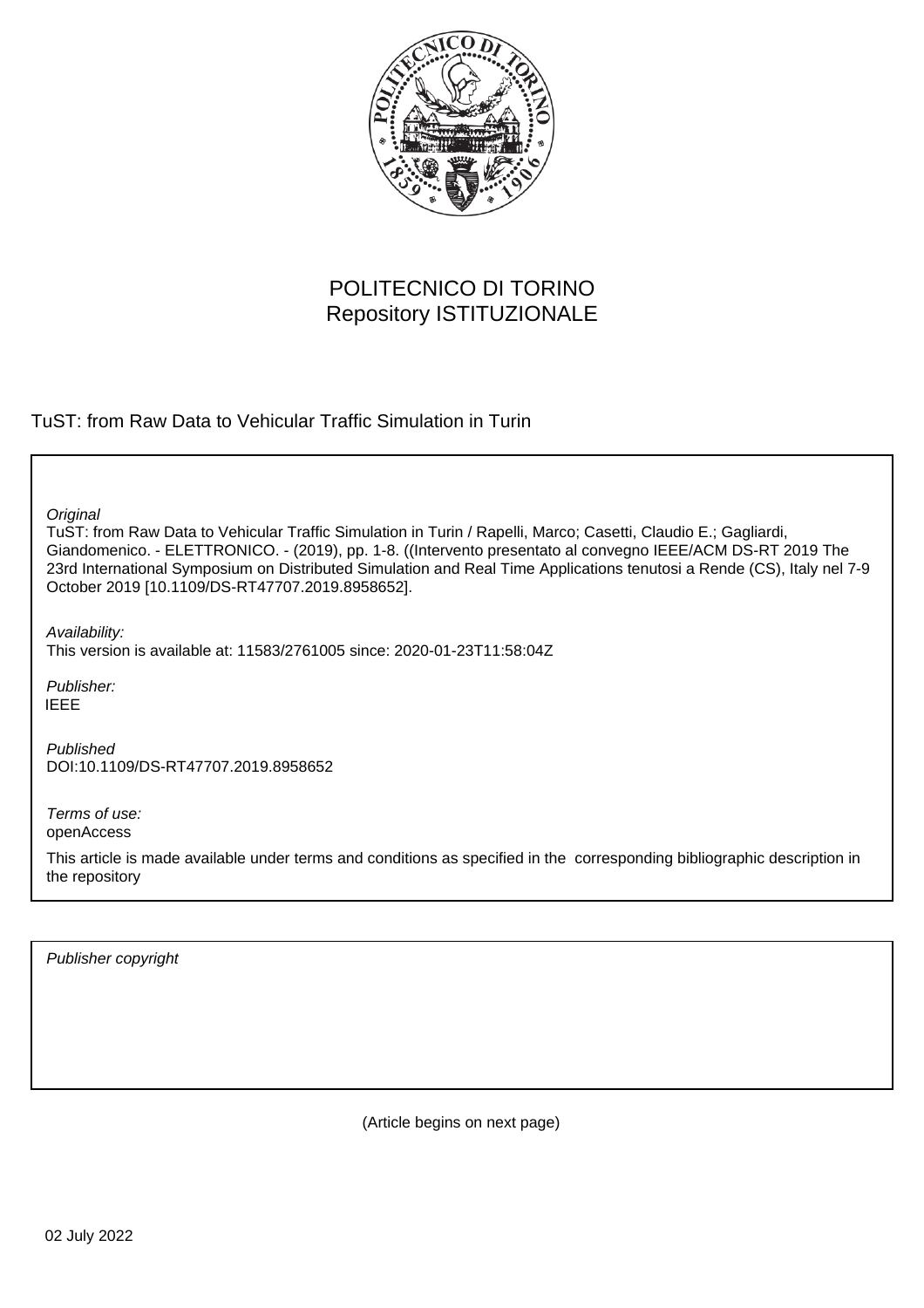# TuST: from Raw Data to Vehicular Traffic Simulation in Turin

Marco Rapelli *FULL Interdepartmental Center Politecnico di Torino* Turin, Italy marco.rapelli@polito.it

Claudio Casetti *FULL Interdepartmental Center Politecnico di Torino* Turin, Italy casetti@polito.it

Giandomenico Gagliardi *ITS Technology & Architecture Department 5T Srl* Turin, Italy giandomenico.gagliardi@5t.torino.it

*Abstract*—Traffic simulations are becoming a standard way to study urban mobility patterns, to evaluate new traffic policies and to test modern vehicular technologies. For this reason, in recent years, mobility projects pushed towards an increase in the demand of traffic simulators and towards an extension of their area of investigation, aiming at covering a whole city and its suburbs. In this paper we describe the methodology we followed in the creation of a large-scale traffic simulation of a  $400 \text{-} Km^2$ area around the Municipality of Turin. Our preliminary results demonstrate that a complete modeling of such a wide tool is possible at the expense of minor simplifications.

*Index Terms*—Urban Mobility, Transportation Modeling, Road Traffic Simulation, Large-Scale Traffic Simulation.

#### I. INTRODUCTION

According to UNICEF data [1], today more than 50% of the Earth's population lives in urban areas and by the half of this century this rate will exceed two-thirds. It is estimated that urban population increases by 60 million people every year. This continuous growth has significant environmental, economic and quality-of-life impact. For this reason, it is essential that urban planners develop adequate transport services and infrastructure systems that meet this growing demand. To this end, more and more mobility studies rely on simulation tools, which, thanks to the continuous progress in this field, are now capable of analyzing increasingly larger areas.

Urban mobility models provide the analysis of current traffic patterns and extracting data from them can be useful for predictive models of transport investments and new traffic policies. Indeed, simulation systems can produce a multitude of qualitative and quantitative information regarding traffic behavior, congestion management and emissions. Furthermore, those models are extremely important for the evaluation of Intelligent Transport System (ITS) applications, emerging vehicular technologies and solutions for Smart Cities, which would be not feasible or too expensive to test in a real urban scenario. However, building an urban model is not a trivial task. The larger the scale of the simulator, the more complex the project.

In the literature there are just few examples of traffic simulators that can be defined as 'large scale'. A very good example of a large-scale urban traffic simulator is the one using the TAPASCologne dataset representing the greater urban area of the city of Köln, Germany [2]. In this project, a 400-Km<sup>2</sup>

area was modeled with a total of 1.2 million individual trips for a full-day scenario. Many other projects that aim to test vehicular technologies or Smart Cities solutions on large-scale scenarios chose to exploit this model as baseline because of its high level of realism and also due to the fact that it is a complete open-source project. It is one of the best and wider example for large-scale simulators to this day. Another case of urban mobility model is the traffic simulator of Bologna, Italy [3]. In this analysis, a set of traffic sensors was used in order to synthesize a typical weekday traffic pattern. It is not focused on the entire city, but it models 28 Km<sup>2</sup> around the city center, using an initial set of 22,000 vehicles for the morning rush hour. More recent studies are those of LuST (Luxembourg SUMO Traffic) scenario [4] for highways and primary roads of the City of Luxembourg and MoST (Monaco SUMO Traffic) scenario [5] for the Principality of Monaco and some adjacent areas. Those projects focus, respectively, on C-ITS applications and a parking-manager optimizer. In the LuST scenario a map of a 156-Km<sup>2</sup> area was exploited and, from an original dataset of 14,000 vehicles over 16 hours, only the morning and afternoon traffic peak hours were simulated. The MoST scenario represents a little coastal area following 35,000 vehicles in the morning rush hour. On a completely different scale, the ITS Austria West scenario [6] presents a huge real-life traffic monitoring system in SUMO with an infrastructure made of around 245,000 nodes and 320,000 edges with a total length of 27,000 Km. Its dataset is comprehensive of 1.2 million routes and 1.6 million vehicles for a full-day scenario, but, unfortunately, this scenario is not freely available to the community as it relies on proprietary information.

This paper presents TuST (Turin SUMO Traffic) an ongoing study to model the traffic pattern of the Turin metropolitan area and its neighboring districts over 24 hours, using the SUMO tool. We aim at contributing to the discussion on how to build an open-source, large urban simulator, by proposing a detailed description of the construction of a very large area model. In particular, we focus on aspects of map construction and traffic assignment from raw, aggregated traffic data provided by 5T [7], a public agency working on ITS and Info-mobility in the Italian region of Piemonte and partner of the City of Turin and of its public transport agency,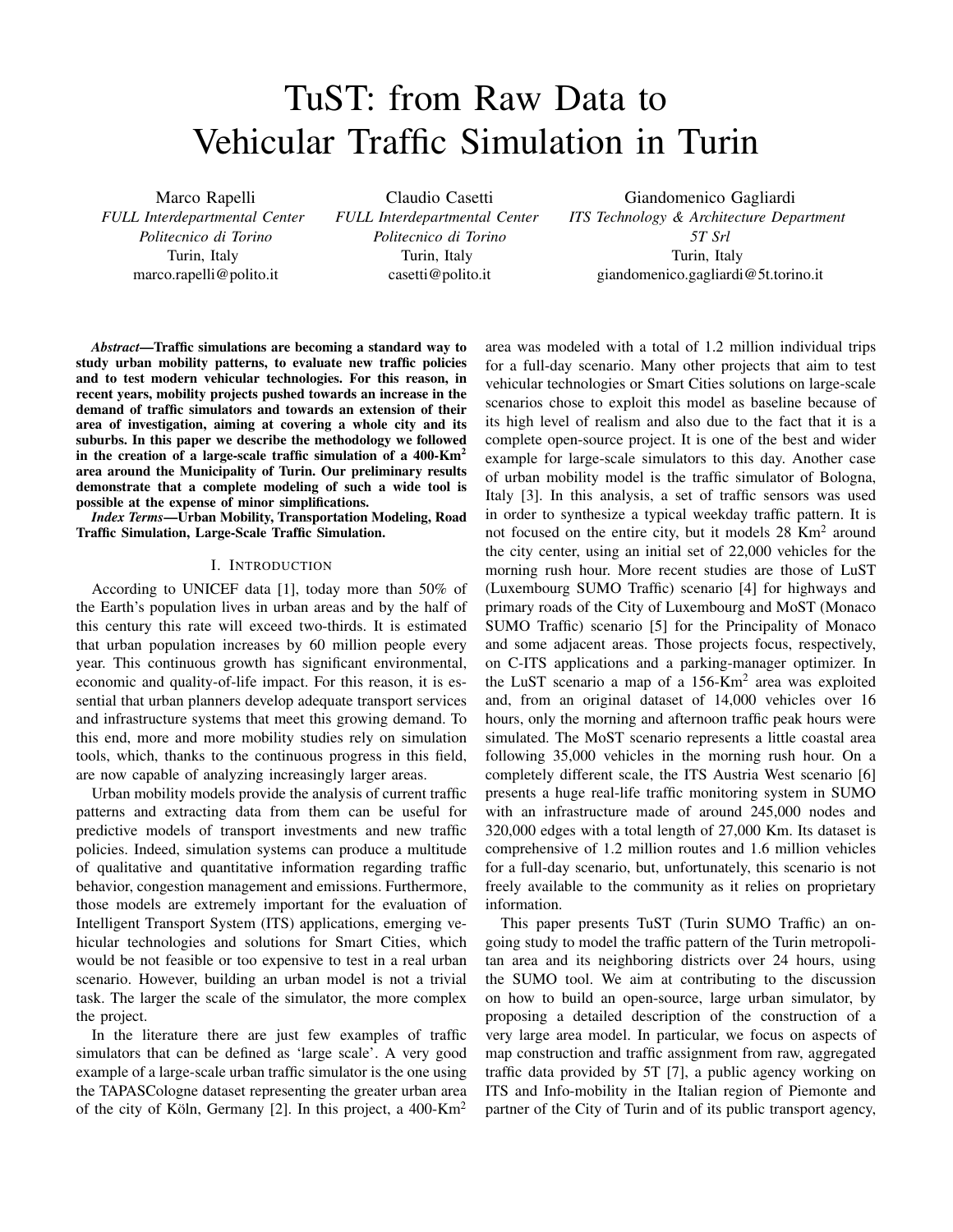GTT [8].

The paper is organized as follows: in Section II, we present the use case we studied and the data from which we started. A complete and detailed description of the methodology and a discussion of the various options we faced is given in Section III. Then, in Section IV the results we obtained for the model are shown. Conclusions and future work are presented in Section V.

## II. CASE STUDY

The results presented in this paper were obtained from data owned by 5T. The dataset provided by 5T is comprehensive of all vehicle movements in the Province of Turin and constitutes the so-called Origin/Destination (O/D) matrix. Such an O/D matrix was created from a set of surveys in 2011 and then integrated and expanded with data from street sensors and traffic light sensors. It is now part of a more complex mobility system, called 5T-Supervisor. The matrix itself is a heterogeneous object: some parts are periodically updated with data collected by sensors, which cover large part of the active O/D relations, but not its totality; other parts have remained untouched since the original survey of 2011. Despite that, it is considered reliable and it is currently used by 5T and other agencies as the main instrument for mobility studies in the Province of Turin.

The O/D matrix file is a database where each record reports the traffic flow described as the number of vehicles per hour (Veh/h) for each origin/destination pair. Depending on the specific day, different O/D matrices can be observed. In particular, a distinction is made between weekdays, saturdays (including days before holidays) and sundays (including holidays), in three main periods of the year: school days, non-school days and "summer closure" days (typically 3 weeks in August). Therefore, the 5T Supervisor model consists of 9 different O/D matrices. Origins and Destinations in the matrix are outlined as Traffic Assignment Zones (TAZs), an aggregation of census areas largely used in mobility and transportation modeling. The Province of Turin, which is also the area monitored by 5T-Supervisor, counts 387 TAZs.

The case study we focused on is a  $400 \text{ Km}^2$  area around the Municipality of Turin. The districts wholly or partially included in our map are Turin, Moncalieri, Nichelino, Borgaretto, Orbassano, Beinasco, Grugliasco, Collegno, Cascine Vica, Pianezza, Druento, Venaria Reale, Borgaro Torinese, Mappano, Settimo Torinese, San Mauro and Revigliasco for a total of 257 TAZs and more than 1,200,000 estimated population.

#### III. METHODOLOGY

#### *A. Road Graph creation*

In order to create a graph representing the road network of the study area, we exploited the JOSM tool [9], which is an extensible editor for OpenStreetMap in Java 8+. Using JOSM, it is possible to download all the data from the OpenSteetMap database [10], associated to a selected area of user's choice, obtaining an OSM file. The OSM file has an eXtensible Markup Language (XML) format and it contains all the information that can be geo-referenced and linked to a bidimensional topography map. Regarding the topography we can find shapes of buildings, parks and rivers. The represented infrastructure includes highways, roads and pathways as well as railways for trams or trains, bike paths and waterways for ships. We can also find points of interest such as monuments, tourist attractions, stadiums, bus stops. OSM files are the primary input for the creation of network files used by different simulation tools as SUMO, UrbiSim, MatSim, VISUM and many others.

#### *B. Map construction*

The mobility simulator we used in this project is SUMO (Simulator of Urban Mobility) [11]. SUMO is an open source, highly portable, microscopic and time-continuous road traffic simulation package designed to handle large road networks. In particular, we used the version 1.1.0, developed in December 2018. Being a microscopic simulator, each vehicle is modeled explicitly with its own route and it moves individually through the network. For this reason, it is also the most used tool for testing applications on vehicular technologies.

We used NETCONVERT [12] (one of SUMO's aid tool) to create a network file in SUMO-readable XML format from the OSM file of the area of interest. Since this study is focused on vehicular traffic only, the infrastructure considered in the OSM file was filtered. Some manual post-processing was needed for the occasional incorrect tagging. The resulting network is composed of almost 33,000 nodes, 66,000 edges and more than 6,500 Km of roads (more than 7,600 Km considering multiple-lanes roads).

Unfortunately the procedure so far described leads to a network with many errors. Some of them are due to imprecision in the OSM file (like the one described above regarding incorrect street tags), some others to the NETCONVERT conversion process. It is important to underline that, although our network aims to create a representation of the real Turin road map, it remains a model and it carries errors like all models do. Trying to fix all the inconsistencies is a mammoth task and it would be too time consuming. The only corrections we applied in the map, either manually or through Python scripts, are the ones that created extremely high, unrealistic traffic congestion situations.

The first editing required was regarding the speed limits assigned to network edges. SUMO assigns a nominal speed limit to streets, as imposed by traffic rules. This clearly differs from the average speed of real vehicles on that street. Indeed, a real vehicle often has to contend with asphalt conditions or lane restrictions due to, e.g., double-parked cars. Conversely, a real vehicle may travel at a speed greater than the limit, if traffic and road conditions allow it. For these reasons the speed limit of a network edge was set to the average speed that would be experienced by a vehicle if it were the only one in that street section. This situation is called Flow 0 traffic condition and it is the input we introduced in order to study how speed decreases in congestion periods. To extract the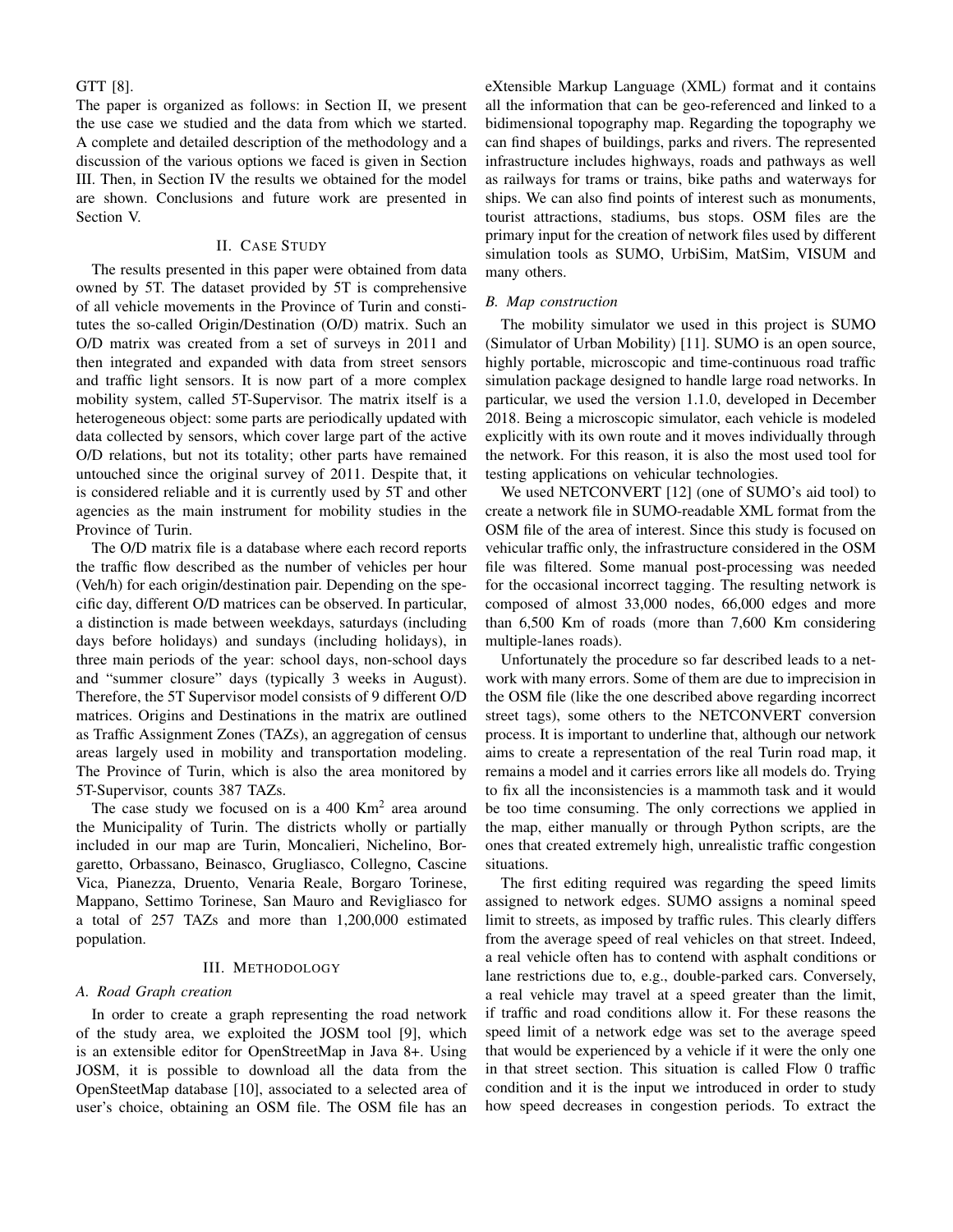Flow 0 average velocities we used an API of Google Maps called Distance Matrix [13]. Google API Distance Matrix yields the time in seconds that a vehicle would experience from a given Origin to a Destination choosing the depart time and the traffic conditions (optimistic, medium, pessimistic). Since we are interested in an ideal situation with no vehicles at all, we used the optimistic traffic condition option, starting at 4:30am, a very low congestion situation for Turin (and for most other cities). To automatize the process, a Python script was used to extract Flow 0 travel times from the Google API Distance Matrix and then to compute Flow 0 average speeds for all road segments in our map.

After that, a manual correction of the number of lanes was performed. Indeed, some primary roads had a smaller than expected number of lanes per direction of travel. This is mainly because the number of lanes in a SUMO street often depicts incorrect information: there is a large number of roads in Turin that have no lane-dividing line, but they still allow the presence of more than one vehicle in parallel because of their width. It is clear that squeezing traffic meant for a two-lane street onto a single lane leads to unrealistic congestion in the model. Unfortunately, no online database reporting the exact number of lanes was found. In order to obtain a more precise model, the full length of some primary road was checked using Google Maps Street View and the precise number of nominal or theoretical lanes was updated. Specifically, we manually edited more than 100 primary roads.

Regarding the connectivity, other problems presented themselves: SUMO provides only right-before-left priority for intersections and not also left-before-right as happens in roundabouts. For this reason, the connectivity of more than 500 roundabouts was manually fixed.

Another manual correction was required for the phases of traffic lights. Indeed NETCONVERT creates surreptitious traffic lights phases in intersections tagged as regulated by a traffic light in the OSM file. The phases created by SUMO often do not suit well the traffic pattern of Turin and a too long or too short traffic light cycle could cause very long queues at the intersection. For this purpose, data for more than 900 traffic lights were provided by the 5T-Supervisor. Phases of actual traffic lights in Turin change throughout the day following a phase-adaptation algorithm called UTOPIA based on live traffic patterns. For the sake of simplicity, at least for the moment, in our model we used fixed traffic light phases. In order to do this, phases of light were averaged over the day and then manually inserted in more than 700 traffic-light-regulated intersections.

Additionally, some synchronization was needed in order to have the so called green-wave effect on a road. SUMO provides a Python script called tlsCoordinator.py that manages the traffic light synchronization, given the traffic pattern of a single hour. The tlsCoordinator.py script works pretty well but it nevertheless needs some manual corrections. After the described correction, the map we ended up with is shown in Fig. 1.

Traffic lights managing in SUMO is not a simple task and it



Fig. 1: Case study map.

still represents an ongoing work in our model. Consequently, unless stated otherwise, the results presented in the next section were obtained using a network where there are no traffic lights and all intersections are priority-based.

#### *C. Traffic Assignment algorithms*

Following the creation of a realistic map, the next step is the definition of a realistic input for our model, derived from the traffic patterns in the 5T O/D matrix. From the original matrix, only the traffic flows with Origin and Destination in a TAZ inside the map described above were extracted, thus creating a new O/D matrix focused on our study area. The traffic pattern chosen for the analysis is a typical school weekday, which results in approximately 2,200,000 car trips for the analyzed map. Those numbers make our model one of the most extended examples in the literature for a largescale microscopic traffic simulator. Comparing it with the ITS Austria West scenario, our model aims to simulate about twice the number of vehicles in a much smaller area, resulting thus in a much greater complexity.

Through appropriate SUMO input files, we translated the O/D matrix into SUMO trips, i.e., to map them into origin edge, destination edge and suitable depart times (the latter generated randomly within each hour).

Generating an O/D edge pair and a depart time according to the flow is quite a trivial task. The complexity is, given an O/D pair and a time of departure for each vehicle, choosing a route that leads the system to a stable situation even in congestion conditions. The algorithms in charge to do this are called Traffic Assignment algorithms. There are many examples in the literature of Traffic Assignment algorithms and many studies that compare their performance. There is no optimal Traffic Assignment method, and its performance depends on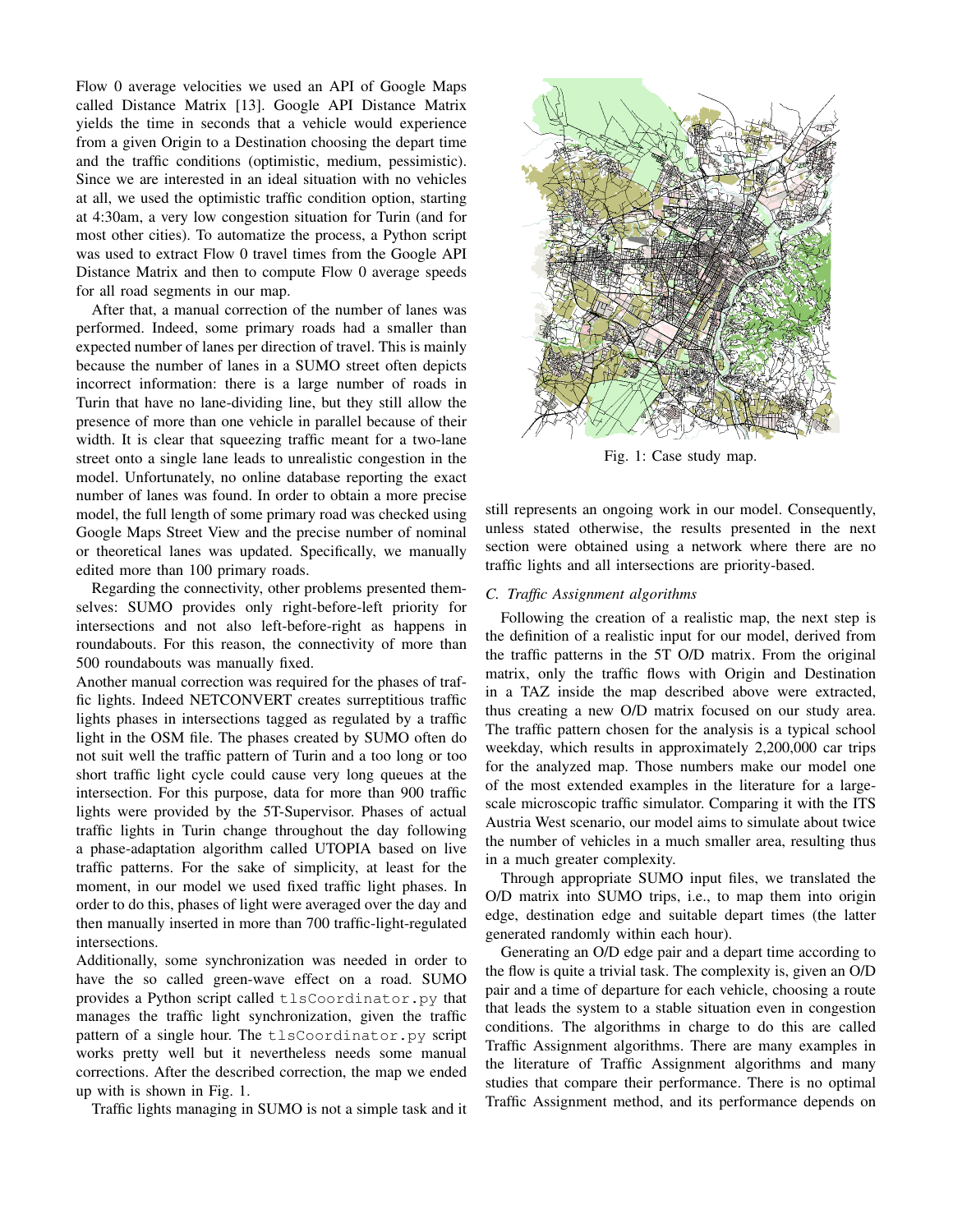the use case. For this reason in this study different Traffic Assignment algorithms were tested to find the one that best suits our model. Below, we provide a quick overview of some basic Traffic Assignment algorithms [14], their implementation in SUMO, and the suitability to our model.

- The All-or-Nothing assignment is the simplest one. It is basically a Dijkstra algorithm for shortest path search in a graph with weights. In our case the used weights are the edge travel times. All-or-Nothing assignment is implemented in SUMO and called DUAROUTER [15]. It computes the shortest path for all vehicles at time 0. This of course leads to unrealistic results. For example, we can imagine to have two alternate paths linking an O/D pair. The travel times of those two paths are very similar, but one is slightly greater than the other. Running a DUAROUTER for this example will result in having all vehicles choosing the path with a slightly better travel time and no one choosing the other, which is clearly a solution far from reality. Nevertheless the All-or-Nothing assignment is used as a building block for all other Traffic Assignment algorithms.
- The User Equilibrium (UE) assignment is based on Wardrop's first principle [16] which states that, after a user equilibrium condition is reached, no drivers can unilaterally reduce their travel time by shifting to another route. This assignment algorithm leads to an equilibrium solution, however, it is not feasible for large-scale models: for every new vehicle, all drivers should recompute the travel times of all the paths present in the map, which in our case is an extremely large number. To overcome this problem, SUMO introduced a parameter in order to choose the number of alternate paths a vehicle should take into consideration. Those paths are the n-shortest ones computed with DUAROUTER. The UE assignment algorithm works under the assumptions that the travel time on a given link is a function of the flow in that link only and that drivers have the same perception of the travel time on a path. For this reason, it is not a realistic solution even if it leads to an optimum equilibrium scenario.
- The Stochastic User Equilibrium (SUE) assignment extends the UE assignment, introducing randomization in the route-choice algorithms for the selection among alternate paths. This is due to the fact that travel time perception differs among drivers. The SUMO version supports two different route-choice algorithms: Gawron and Logit [17]. Gawron computes the probability of choosing a route based on the travel time along the used route in the previous simulation step, the sum of the edge travel times over the alternate paths and the previous probability of choosing a route. Logit, instead, applies a fixed formula to each route to calculate the new probability. It ignores old costs and old probabilities and takes the route cost directly as the sum of the edge costs from the last simulation step. The probabilities are



Fig. 2: Comparison between Traffic Assignment methods. Red vehicles are slow or stopped, blue ones are moving fast. (a) All-or-Nothing Assignment on single iteration. (b) Incremental Assignment after 50 iterations.

calculated from an exponential function scaled by the sum over all route values. Similar to UE, the SUE assignment leads to an equilibrium solution, however it seems more appropriate for low-congestion traffic conditions such as off-peak periods or lightly travelled rural areas.

• The Incremental assignment, instead, does not aim to achieve an equilibrium solution as UE or SUE. It is a much simpler greedy algorithm in which fractions of traffic volumes are assigned in steps based on All-or-Nothing assignment. To execute it, SUMO computes a DUAROUTER assignment for each vehicle, but at its depart time instead of at the beginning of the simulation. In this way a vehicle will compute its optimal route based on the current traffic condition, which is actually a very good approximation of what happens in real life.

## *D. Iterative Traffic Assignment*

None of the Traffic Assignment algorithms described above are optimal if used on a single run. Indeed, in order to achieve a good assignment, they are all used in an iterative way. The difference between a single run method and an iterative one is depicted in Fig. 2, where in (a) we have an All-or-Nothing Assignment on a single iteration, in (b) an Incremental Assignment at the 50<sup>th</sup> iteration is shown.

There are two methods for Iterative Assignment: Microscopic Traffic Assignment method and Macroscopic Traffic Assignment method. In Microscopic Traffic Assignment method a simulation is run for each iteration and travel times on network edges are measured. Then travel times obtained in this way are given as input to the Traffic Assignment algorithm on the next iteration step and the cycle goes on until the maximum number of iterations is reached. SUMO performs this method with the DUAITERATE tool [18], which runs DUAROUTER for an entire simulation in each step. This is the best method for Traffic Assignment, unfortunately it is too time consuming: in order to have an optimum Traffic Assignment, a great number of simulations have to be run.

The Macroscopic Traffic Assignment aims to imitate the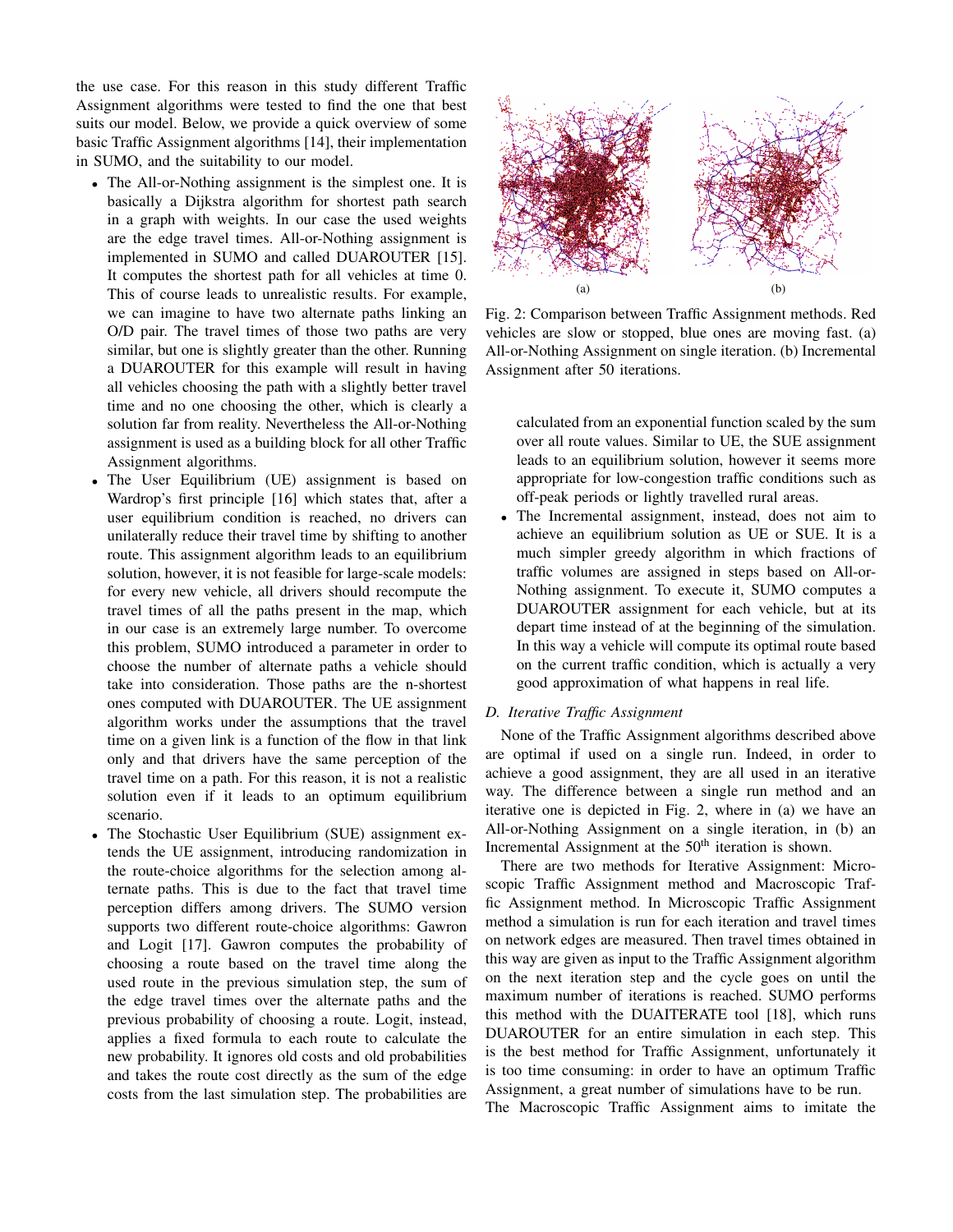Microscopic one, but in a faster way. Indeed, instead of running a simulation for each step, it leverages mathematical resistive functions that approximate the travel time increase when the flow increases. In SUMO this method is exploited by MAROUTER [19], a tool that uses a hard-coded capacityconstraint function based on speed limits, lane numbers and edge priorities to compute travel times and flows from traffic density. The Macroscopic Traffic Assignment method is of course less precise than the Microscopic one: due to approximations of mathematical functions, travel times are computed instead of measured. Nevertheless the output reached can be considered good enough.

MAROUTER implements a Macroscopic Traffic Assignment method supporting two Traffic Assignment algorithms: Stochastic User Equilibrium and Incremental (User Equilibrium is not yet implemented). SUE is the best among the equilibrium algorithms and can be used in MAROUTER with two route-choice algorithms: Gawron or Logit. For both these route-choice algorithms it is possible to select the number of alternate paths to consider and the number of iterations to perform before stopping the equilibrium search. It is also possible to stop the iterations when the difference between two consecutive runs is below a given tolerance, instead of after a fixed number of iterations. Unfortunately in largescale networks, this condition is very difficult to reach in a reasonable time, so we decided to use a fixed number of iterations that does not lead to high processing times. Indeed the SUE algorithm has two levels of optimization implemented in nested loop cycles, namely inner and outer iterations. It is possible to set the maximum number of iterations for either of those cycles, in order to have a trade-off between the level of optimization reached and the processing time. In particular we tested SUE-Gawron and SUE-Logit both with 50 iterations: 5 inner iterations and 10 outer iterations and vice versa.

For each of those solutions we choose 2 or 5 alternate paths as sets for the route-choice algorithms. The processing times for those options are already quite large: in order to complete all iterations 20 to 35 minutes are required.

Incremental Assignment, instead, has only few options that can be used. In particular we tested its performances for 5, 10, 50 and 100 iterations. The first outcome to notice is that processing time of Incremental Assignment is significantly lower compared to SUE: for 50 iteration Incremental stops after 5 minutes, while 10 minutes are required to complete 100 iterations. This is because Incremental Assignment is a greedy algorithm that does not search for an optimum equilibrium condition, as SUE does. Thus it does not explore all the solutions set but looks for a local-optimum in each step.

In the next section the performances of all the options described above are compared and commented and a brief explanation of some open issue of our model is given.

#### IV. RESULTS

Before going on to detail the results, it is important to underline that the modeling of the presented system is still ongoing, so the results presented here are not conclusive.



Fig. 3: All-or-Nothing Assignment over single iteration. Comparison among three time periods.

Rather, they are intermediate results that lead to a stable point, but are still not the solution we are looking for, that is, the one that more closely resembles the traffic pattern in Turin, on an average weekday, over a 24-hour period. All outputs presented were obtained by averaging over 5 simulations.

In order to evaluate the goodness of our model and to compare the performance of different Traffic Assignment methods, we conducted a stability study. It consists in introducing a certain traffic pattern in our model with the aim of analyzing the time needed to let all drivers complete their journey. The main metric to inspect is thus the time needed to empty the network.

A first example of stability study in shown by the plot of Fig. 3: the model used was an All-or-Nothing Assignment over a single iteration. Three different traffic patterns are represented: one hour of the morning peak in green, an average daily hour in yellow and, in blue, one hour of the evening traffic pattern. We can see that the maximum reached by the three lines differs because of the distinct traffic loads during those periods of the day. It is important to underline how the blue line begins to flatten out before reaching its maximum: this behavior indicates that the number of vehicles exiting from the network is becoming similar to the one entering it and a situation of stability is going to be reached. Such a stability is not reached in the other two lines. Indeed we can read from the graph that more than 7 hours were needed to serve all drivers of an average daily hour of simulation, while more than 11 hours were requested to empty the network if a morning peak hour is injected. These underwhelming results are due to the choice of the Traffic Assignment method: we will see later on how they can be improved with different Traffic Assignment algorithms and with multiple iteration runs. For the next results we will always focus on the morning peak hour (the green line in the previous plot), from 8:00am to 9:00am, because it covers the maximum number of vehicles injected in a daily traffic pattern.

Next, we show and compare the performance of the SUE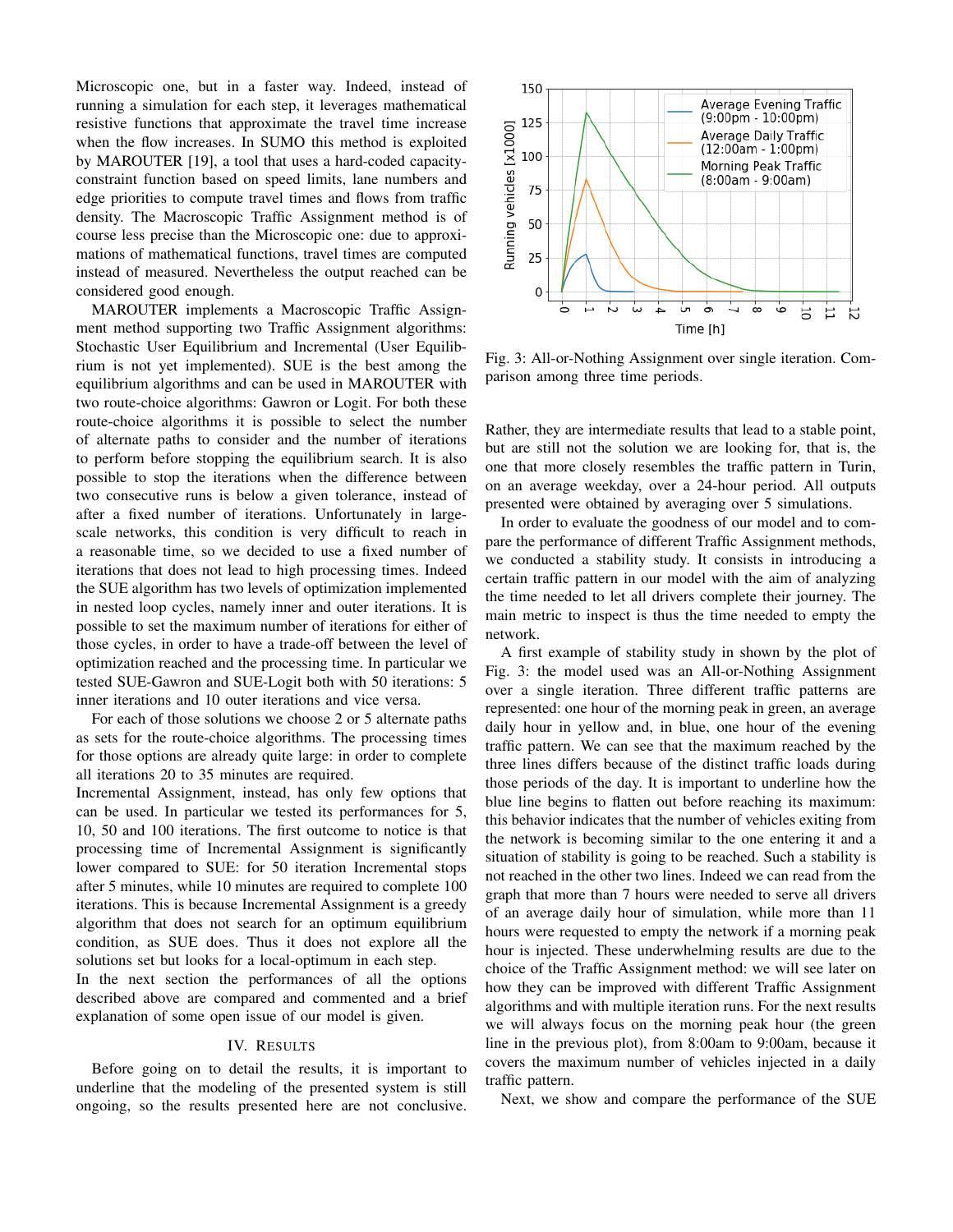

Fig. 4: SUE Assignment over 50 iterations with Gawron model.

Traffic Assignment: in Fig. 4, we used the Gawron mathematical model for the route-choice algorithm, while in Fig. 5 the Logit method was explored. For both cases the test was performed using either 5 outer and 10 inner iterations or 10 outer and 5 inner iterations and 2 or 5 alternate paths. First of all, it can be noticed that there is basically no difference between all the options: there is just a little discrepancy between different iteration choices in the Gawron method. There is instead a significant improvement between the two mathematical methods. Indeed, while for Gawron we reached almost 75,000 vehicles in the map at the end of injection, we had only 50,000 for the same traffic pattern using Logit. This resulted in a shorter time needed in order to empty the map. Furthermore it is possible to see how the Logit curve bends more than the Gawron one before its peak, showing that the situation is more stable with respect to Gawron. However those results are anyway unsatisfying: still more than 9 hours were needed in order to serve all drivers of a single peak hour. It is important to underline that both SUE-Gawron and SUE-Logit are good Traffic Assignment algorithms. However the performance of such algorithms is strongly related to the model they are applied on.

Fig. 6 reports the output of the tests run using Incremental Traffic Assignment. Different number of iterations (5, 10, 50 and 100 iterations) were used for the performance evaluation. We can notice how the maximum number of vehicles reached after the injection is slightly lower than the SUE Logit case (less than 50,000 vehicles), while, more remarkably, the number of hours needed to empty the network is now down to 3 and a half. Furthermore, it can be appreciated how the difference between the curves decreases when the number of iterations increases and also how the curves bend before their maximum. Those signals indicate that a stability condition is reached and it is notable that 50 iterations are sufficient in order to obtain it. Drivers in real traffic in Turin during the morning peak hour can run into situations of very high congestion, especially on the outer ring road, easily leading



Fig. 5: SUE Assignment over 50 iterations with Logit model.



Fig. 6: Incremental Assignment.

to hour-long trips across town. The situation simulated here showed a moderately worse situation, which can be anyway claimed as good enough due to model complexity. Further improvements are of course still being sought.

The results presented so far all refer to a single hour of traffic. When we try to inject a full-day traffic pattern, the problems that crop up in a single hour are further compounded. Fig. 7 shows in blue the number of vehicles running in the model for a full-day traffic pattern of a typical weekday of Turin, while the red line displays the traffic injected according to the O/D Matrix. Those results, as well as the others presented below, were obtained using 50 iterations of the Incremental Traffic Assignment method. It is easy to notice how the simulator here leads us to an unrealistic situation, with 125,000 vehicles still running in the map at midnight. A worse result is obtained if traffic lights are introduced in the model. As shown in Fig. 8, the number of vehicles grew to 150,000 at the end of a 24-hours simulation for a model with traffic lights. It is to be remarked that these traffic lights, though set up with real average phase cycles derived from 5T data and synchronised usign tlsCoordinator.py, still lack the dynamic quality and actual synchronization present in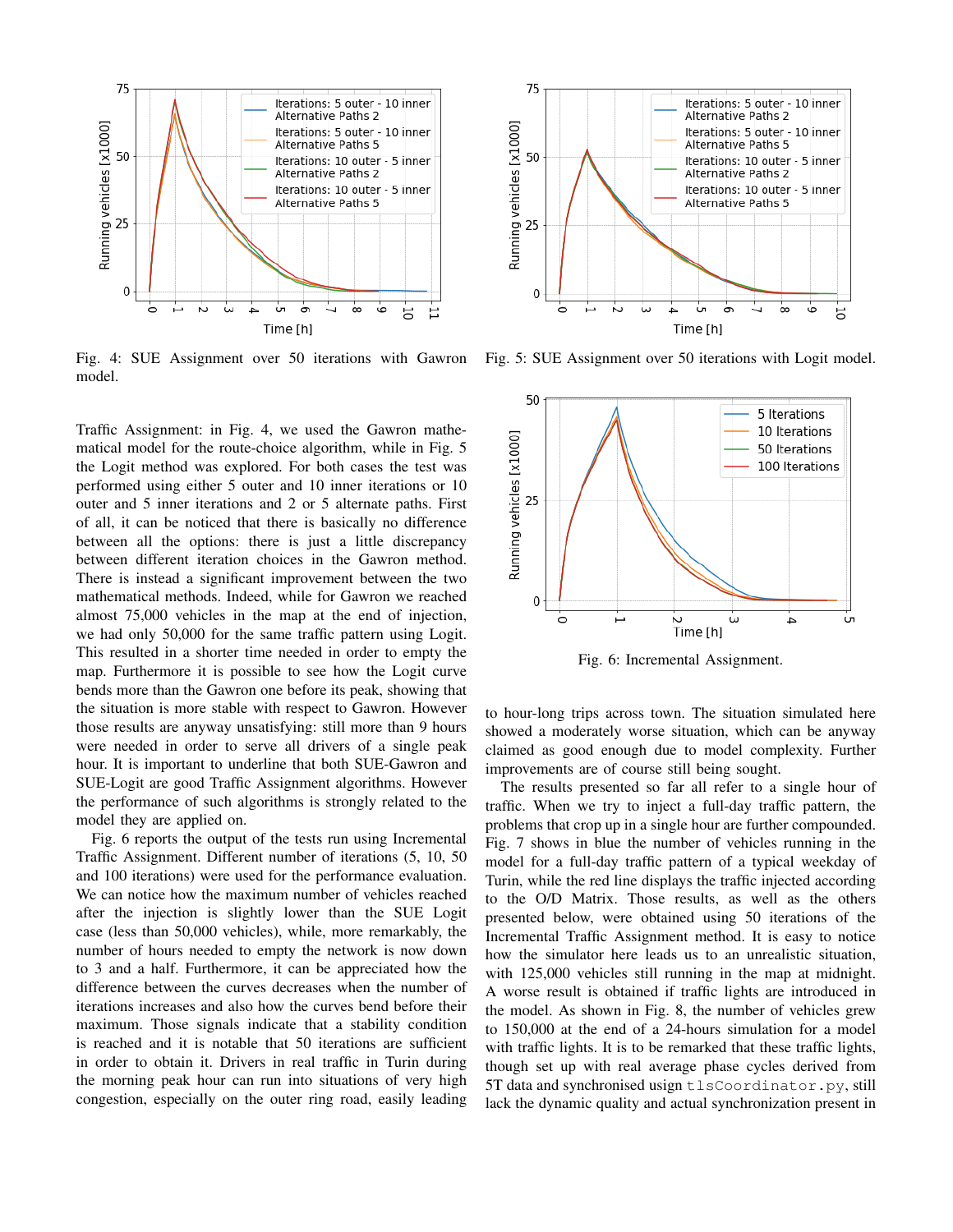





Fig. 8: Full-day traffic pattern with traffic lights.

Turin's real traffic lights.

The large residual traffic present at the end of the 24-hour cycle is due to the effect of waiting vehicles. The waiting vehicles are those that are scheduled to enter at a given time, but, due to congestion in the origin area, do not find room in the map. Those vehicles have to wait for the congestion to alleviate in that area, and will be inserted later than it was planned. If we consider a very complex scenario with many vehicles to be inserted in a large period of time, like in the full-day scenario, it can be argued that there are parts of the map where vehicles are always introduced and congestion never has the time to decrease. This leads to a situation in which the cars that cannot enter basically wait forever and vehicles stuck in queue never exit from the model, so we see the number of running vehicles growing enormously. This effect is mitigated if simulations of a single hour of traffic are performed, as shown in Fig. 9, while the cars waiting increase exponentially for the full-day scenario in like in Fig. 10. In this case approximately 1 million vehicles (out of the 2 millions that should be injected in total) cannot enter the map.

In order to study the portion of traffic we can handle *at this stage of model development*, the number of injected



Fig. 9: Waiting vehicles over single morning peak hour.



Fig. 10: Waiting vehicles over full-day traffic pattern.

vehicles was scaled down to 20% of the total daily pattern. In this condition, the simulator can correctly manage the fullday scenario and the number of vehicles waiting to enter is negligible as displayed in Fig. 11.

#### V. CONCLUSIONS

As the continuous growth of Earth's population pushes the urbanization process, urban planning for infrastructures and traffic analysis are becoming crucial. More and more research relies on large-scale simulation tools to conduct mobility analysis or evaluation of ITS applications for vehicular technologies and Smart Cities applications. However, the literature concerning models that can investigate wide-ranging scenarios, up to entire cities, is not as rich as one would expect.

In this work we presented how to build complex mobility model using open-source tools and which kind of data are necessary for its realization. We focused on a 400-Km<sup>2</sup> area around the municipality of Turin and showed how the crucial parts for a well-functioning system rely on sound network construction and an optimal Traffic Assignment method choice.

In the results we compared the performance of our model using different Traffic Assignment algorithms with distinct